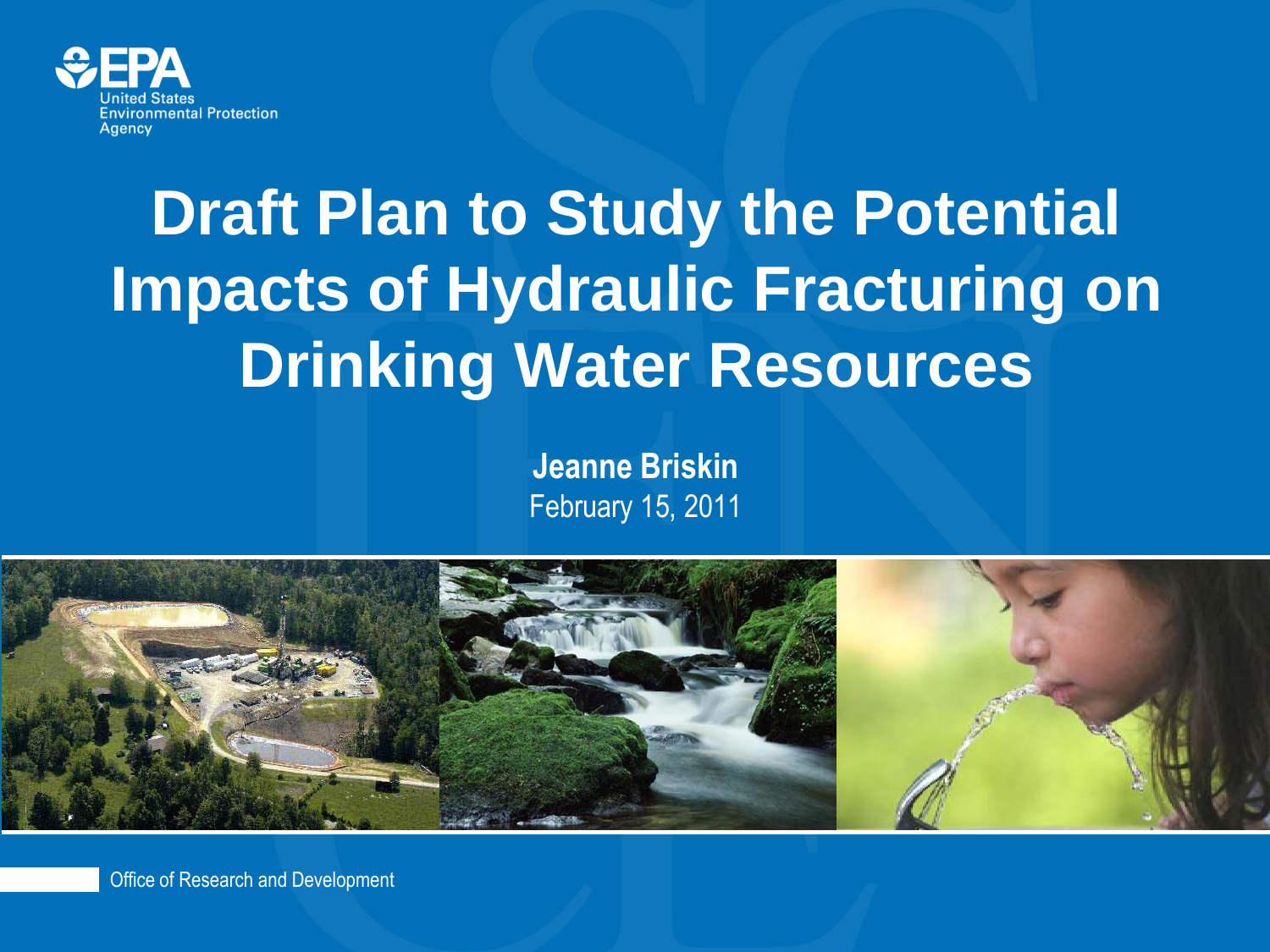



- Introduction to Hydraulic Fracturing
- Purpose of the Study Plan
- Study Plan Development
- Study Plan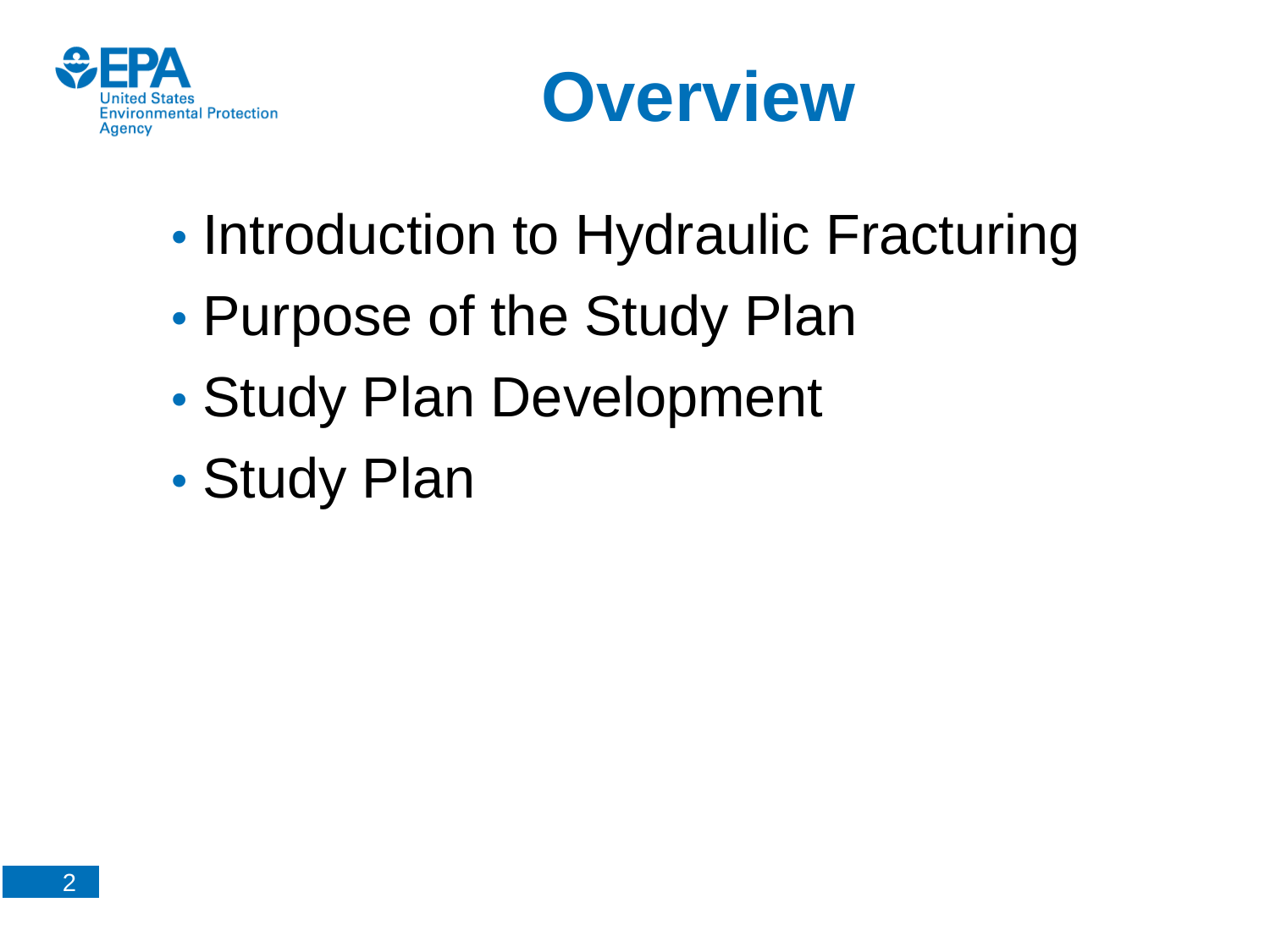

### **Hydraulic Fracturing**

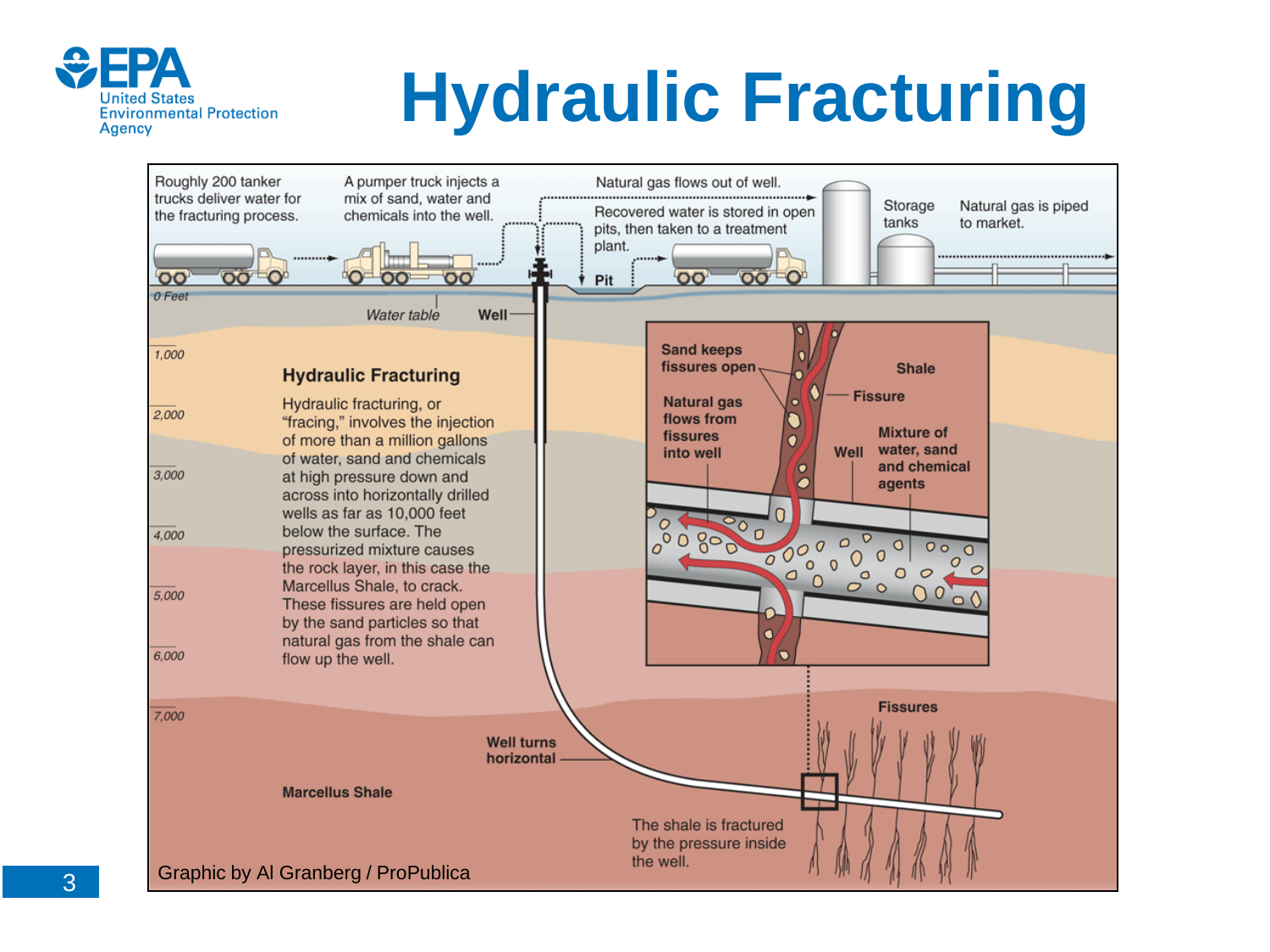

# **Hydraulic Fracturing**

The combination of hydraulic fracturing and horizontal drilling has opened new areas for oil and gas development.



Source: Energy Information Administration based on data from various published studies Updated: March 10, 2010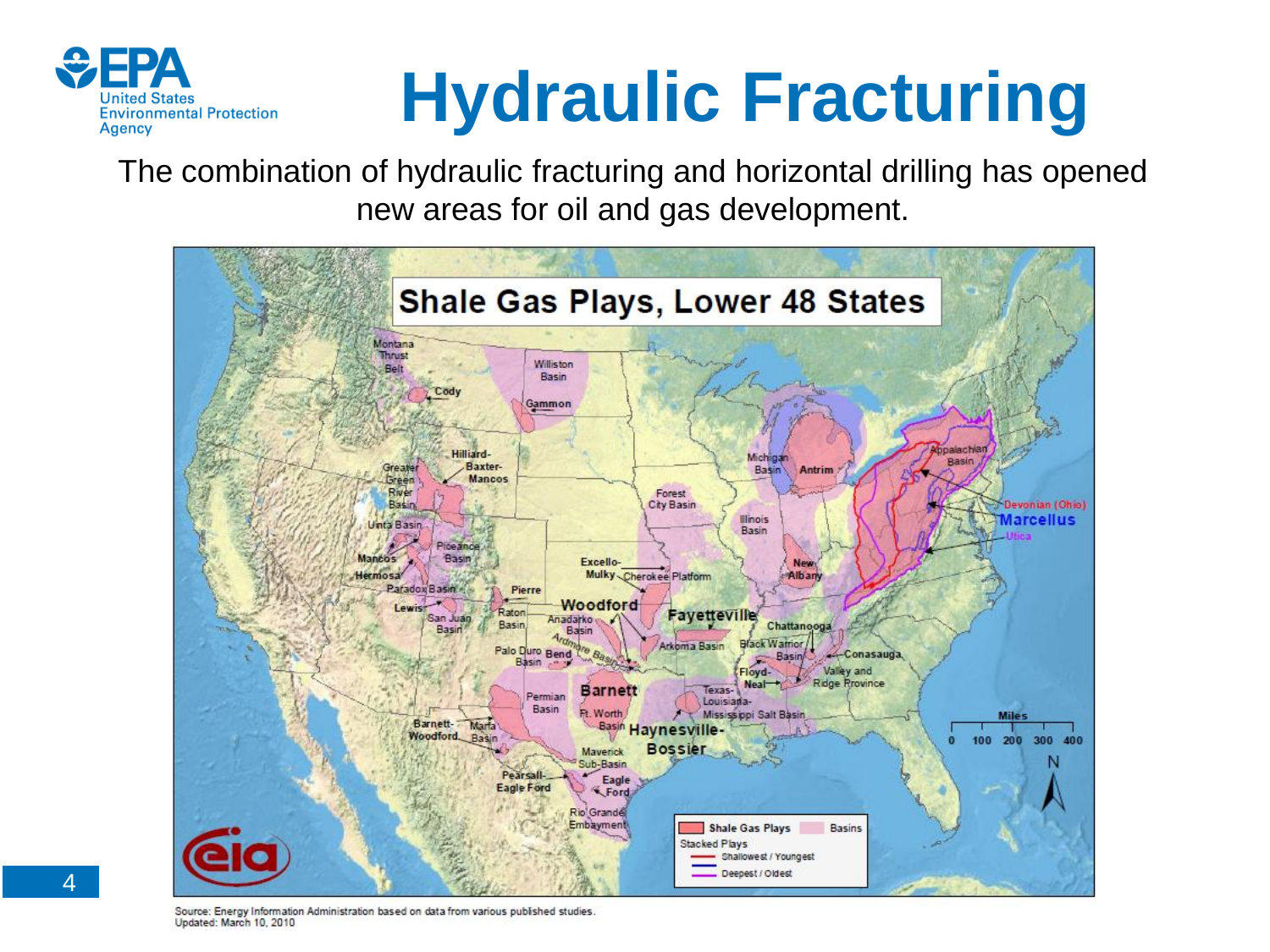

### **Stakeholder Concerns**

- Ground and surface water contamination
- Air pollution
- Ecosystem impacts
- Seismic risks
- Public safety
- Occupational risks
- Economic impacts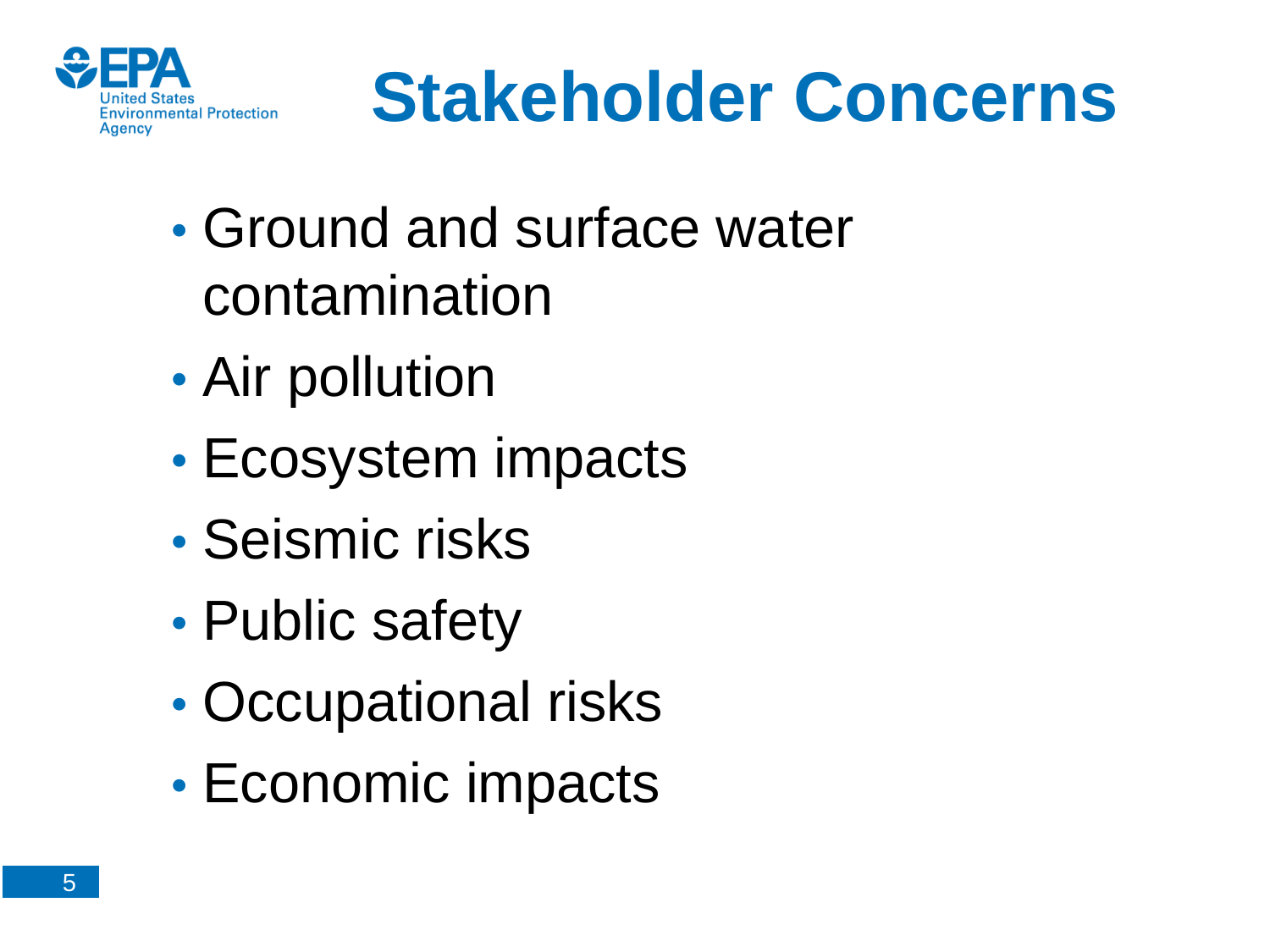

### **Purpose of the Study Plan**

In its FY 2010 Appropriations Committee Conference Report, Congress directed EPA to study the relationship between hydraulic fracturing and drinking water using:

- Best available science
- Independent sources of information
- Transparent, peer-reviewed process
- Consultation with others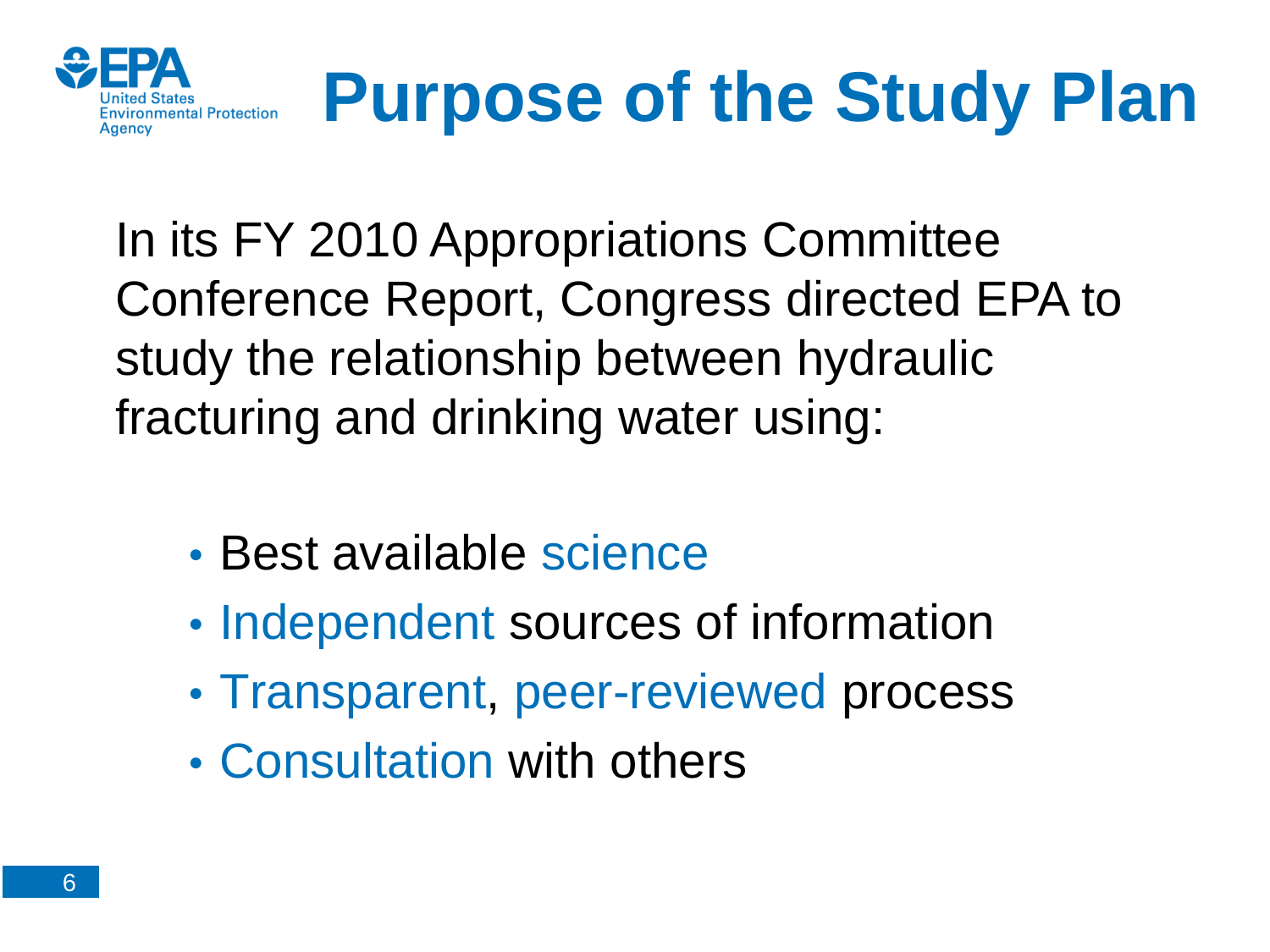

### **Development of the Draft Study Plan**

- Science Advisory Board suggestions
- Stakeholder input
- Literature review
- Internal EPA review
- External federal agency review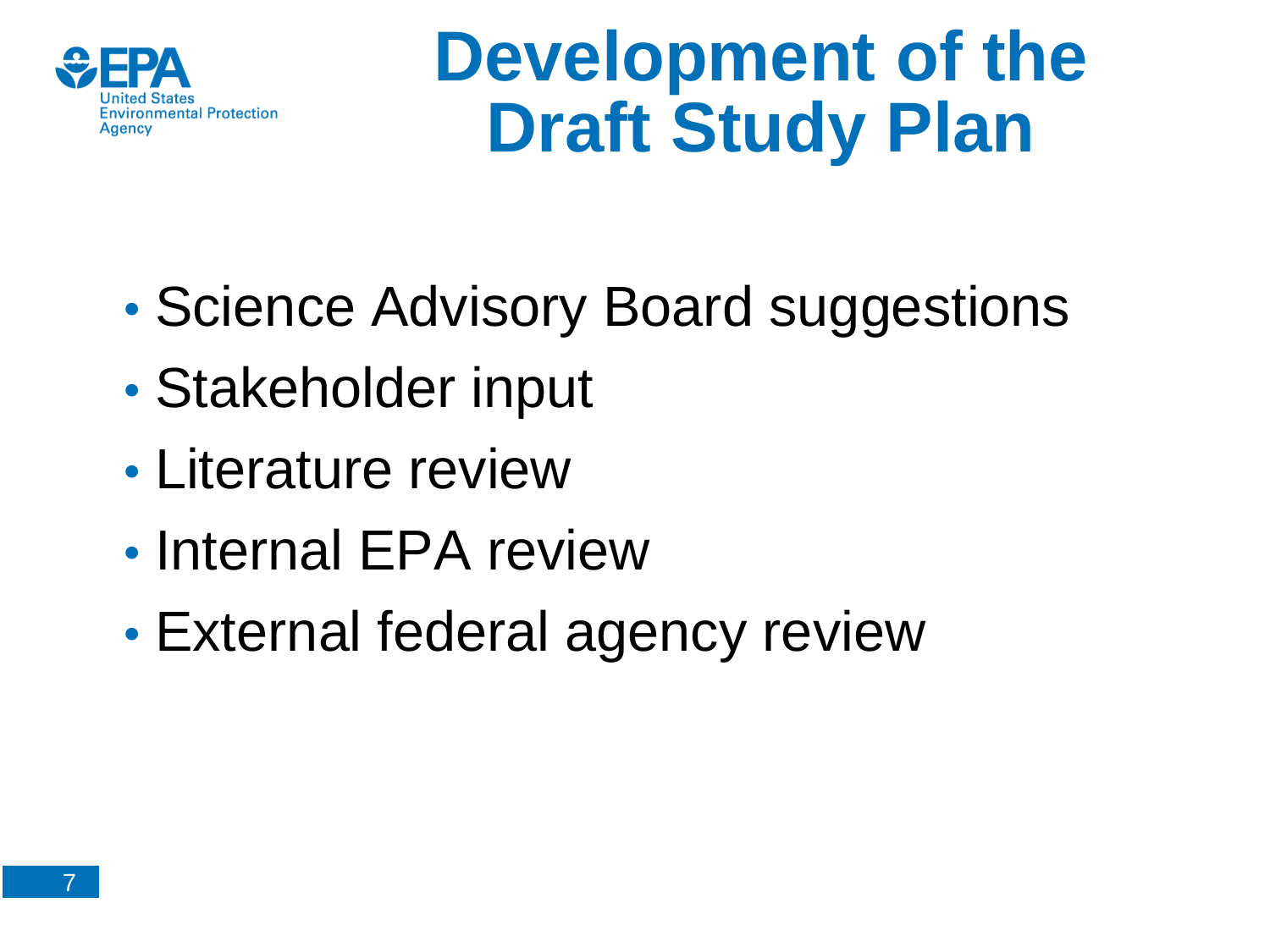

### **Water Use in Hydraulic Fracturing**

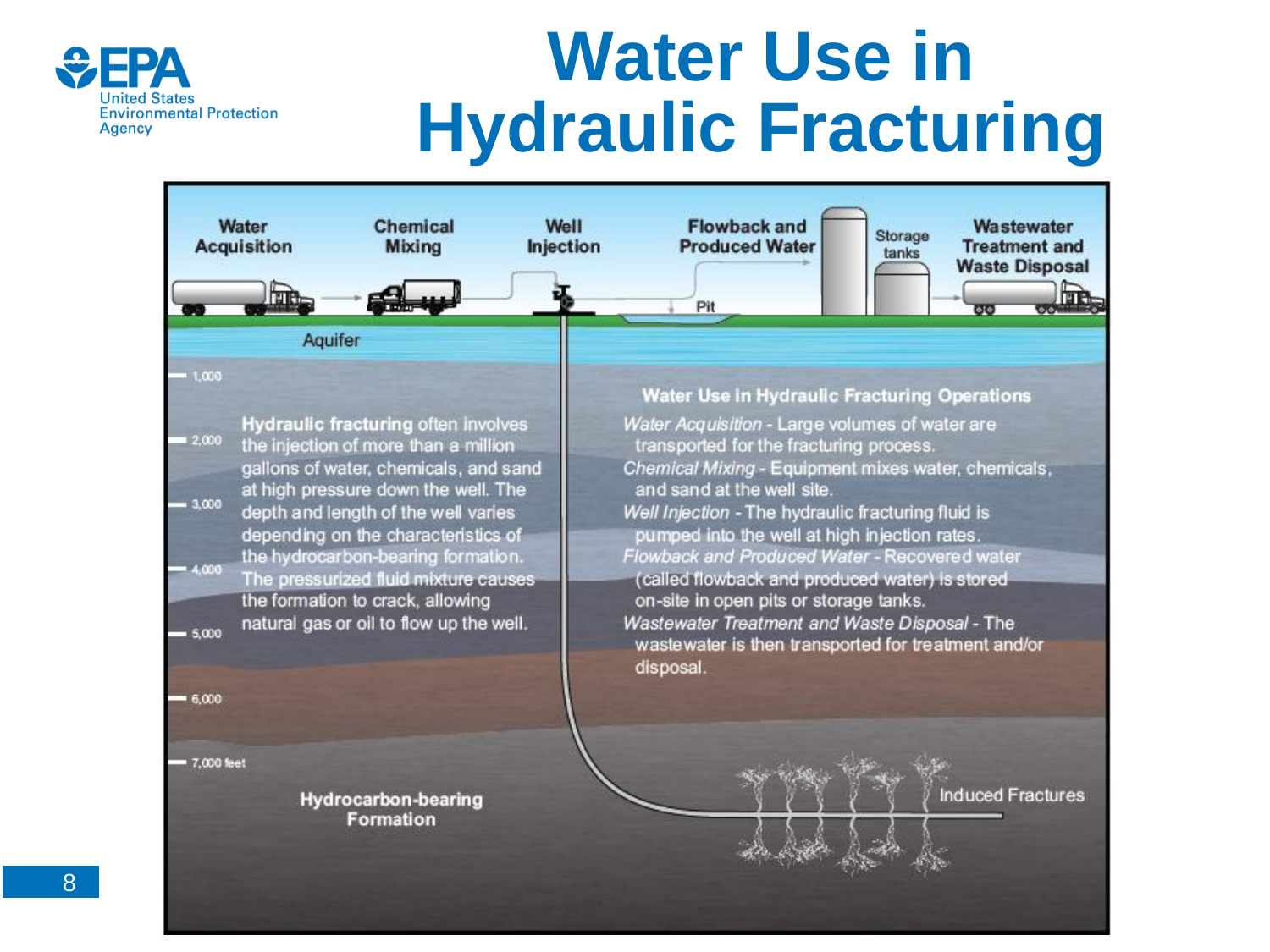

### **Research Questions**

#### **Water Use in Hydraulic Fracturing Operations Fundamental Research Questions**

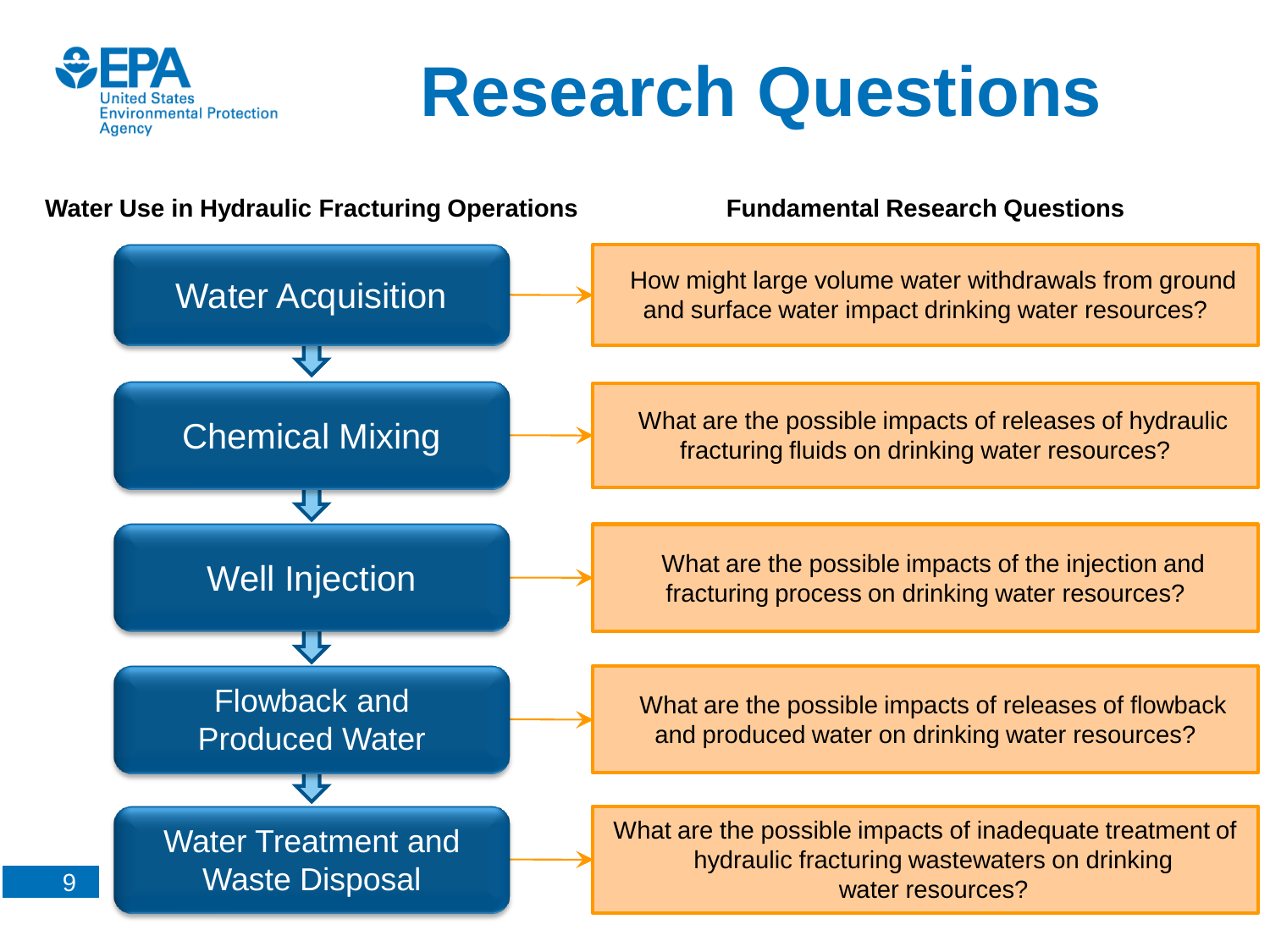

### **Research Approach**

- Analysis of existing data
- Laboratory-scale studies
- Scenario evaluations
- Case studies
	- Retrospective
	- Prospective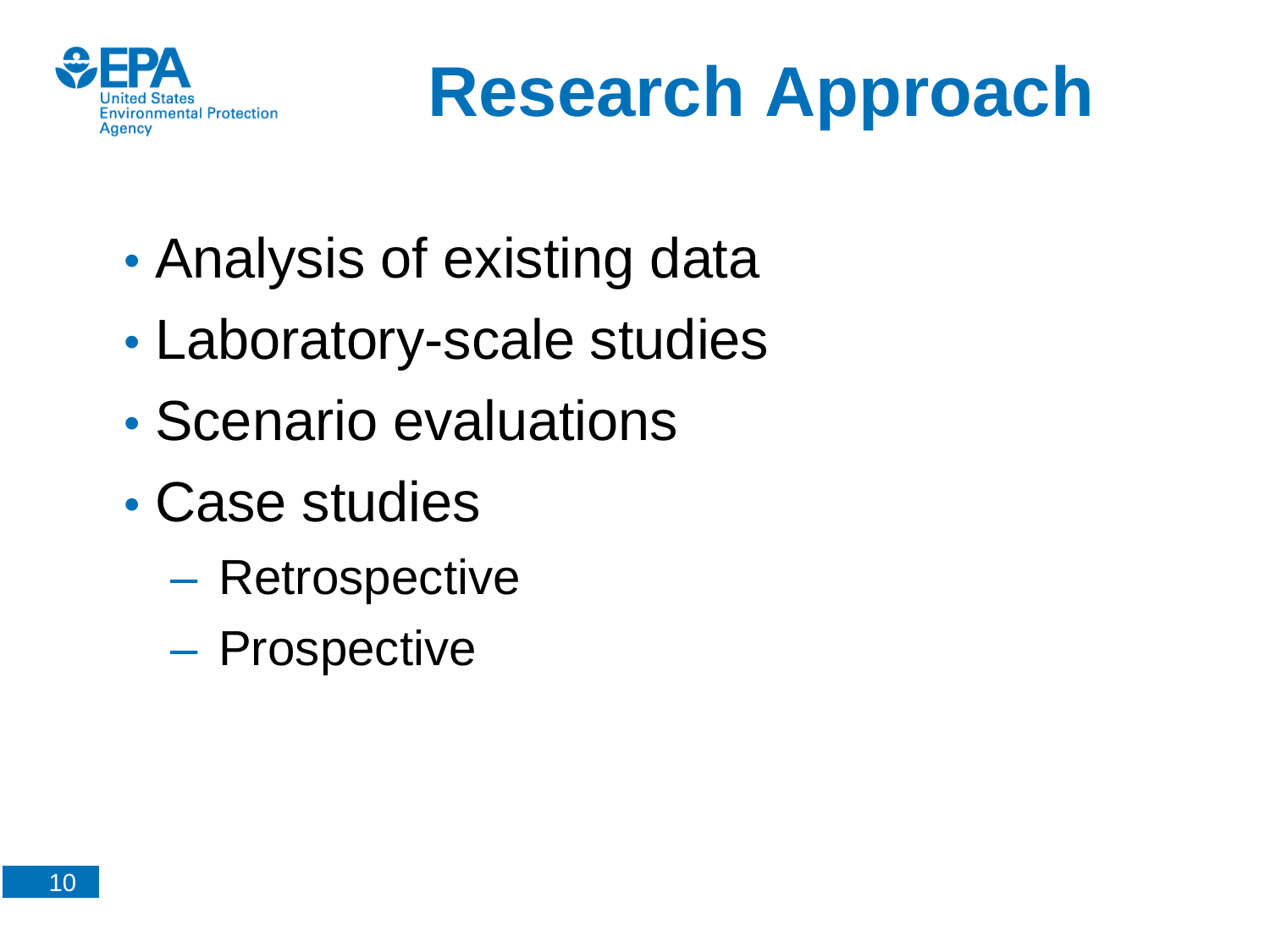

**Water Acquisition**

#### **How might large volume water withdrawals from ground and surface water impact drinking water resources?**

- What are the impacts on water availability?
- What are the impacts on water quality?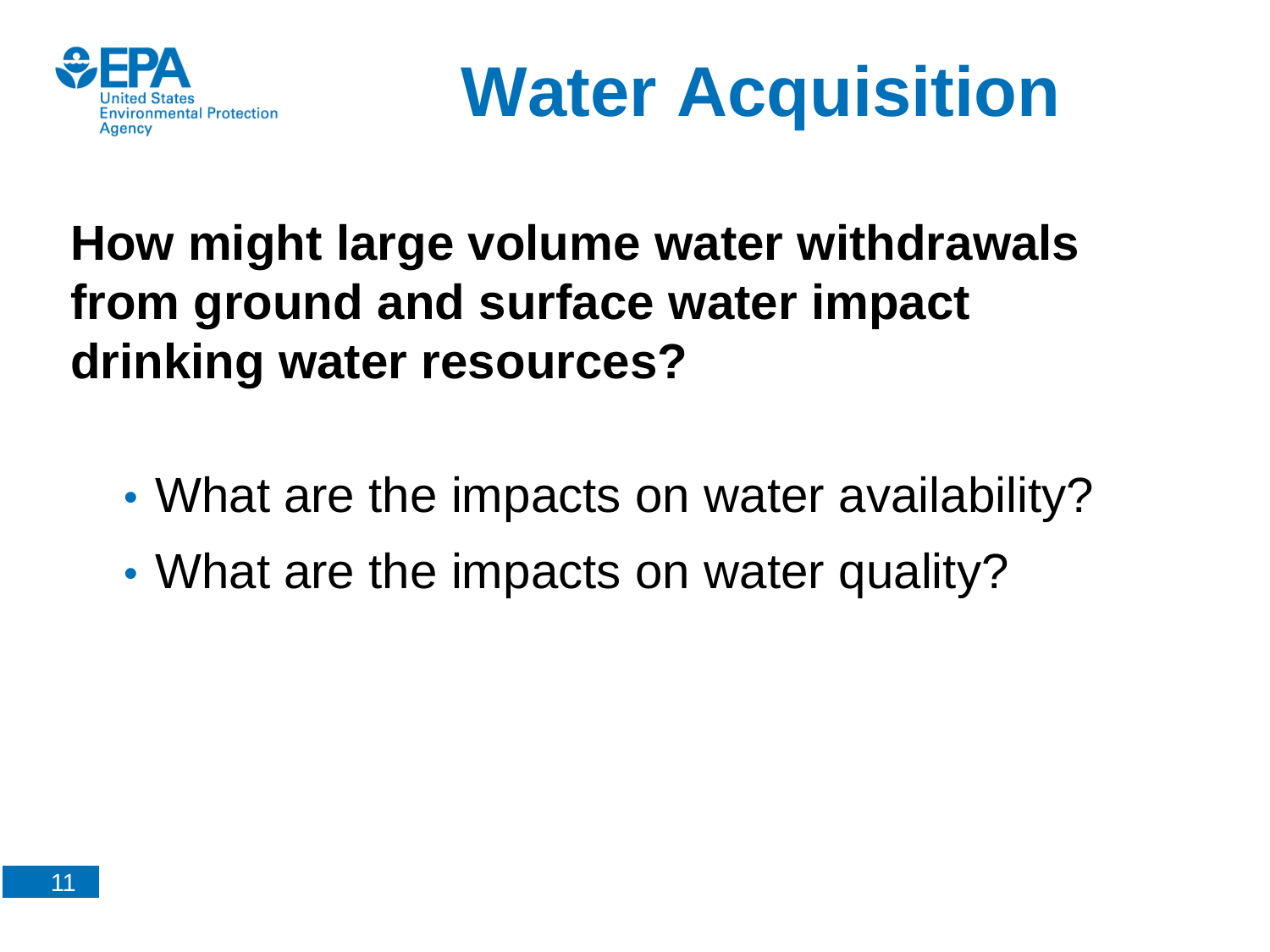



#### **What are the possible impacts of releases of hydraulic fracturing fluids on drinking water resources?**

- What is the composition of hydraulic fracturing fluids and what are the toxic effects of these constituents?
- What factors may influence the likelihood of contamination of drinking water resources?
- How effective are mitigation approaches in reducing impacts to drinking water resources?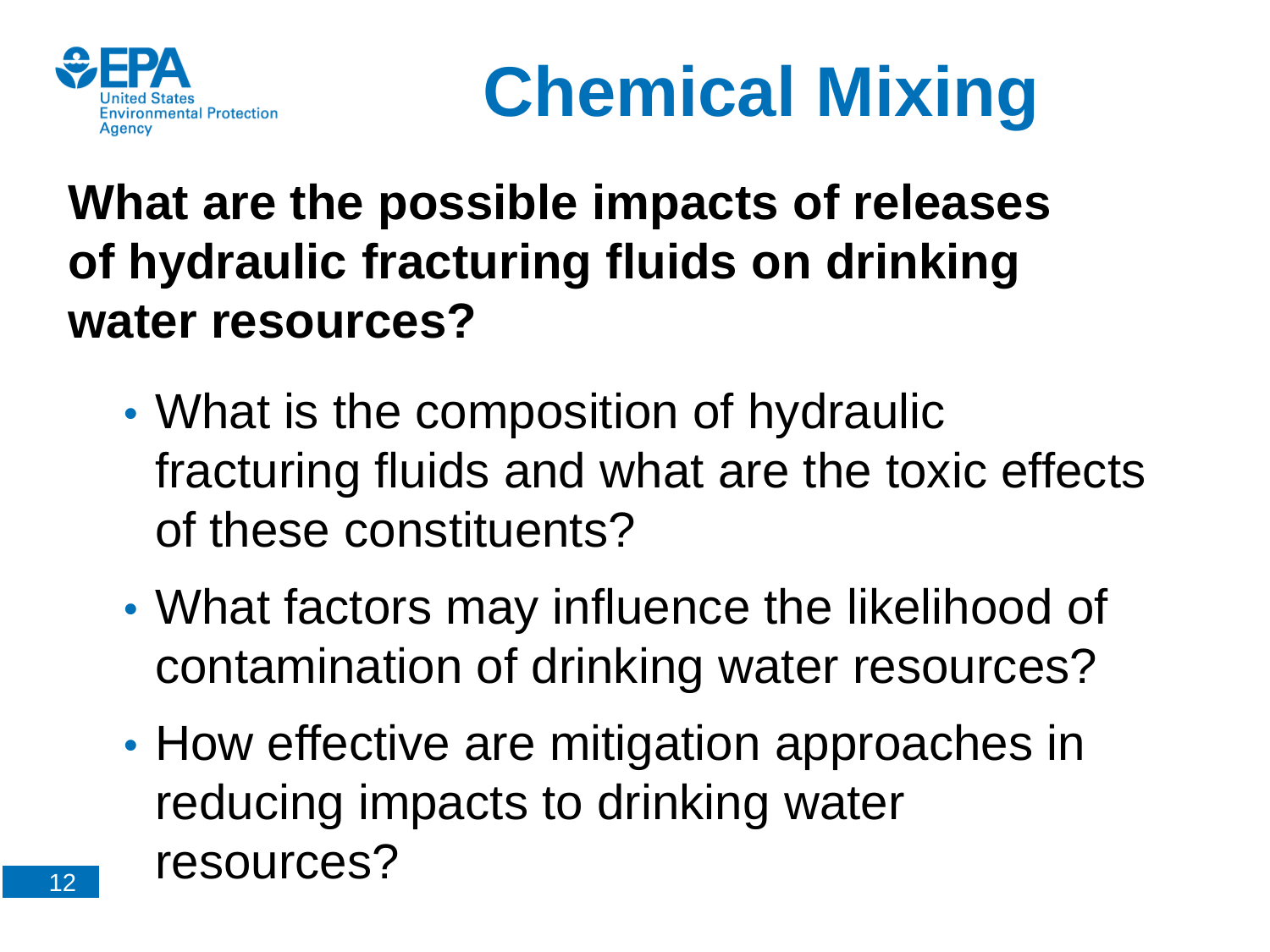

## **Well Injection**

#### **What are the possible impacts of the injection and fracturing process on drinking water resources?**

- How effective are well construction and operation practices at containing fluids during and after fracturing?
- What are the potential impacts of pre-existing man-made or natural pathways/features on contaminant transport?
- What chemical/physical/biological processes could impact the fate and transport of substances in the subsurface?
- What are the toxic effects of naturally occurring substances?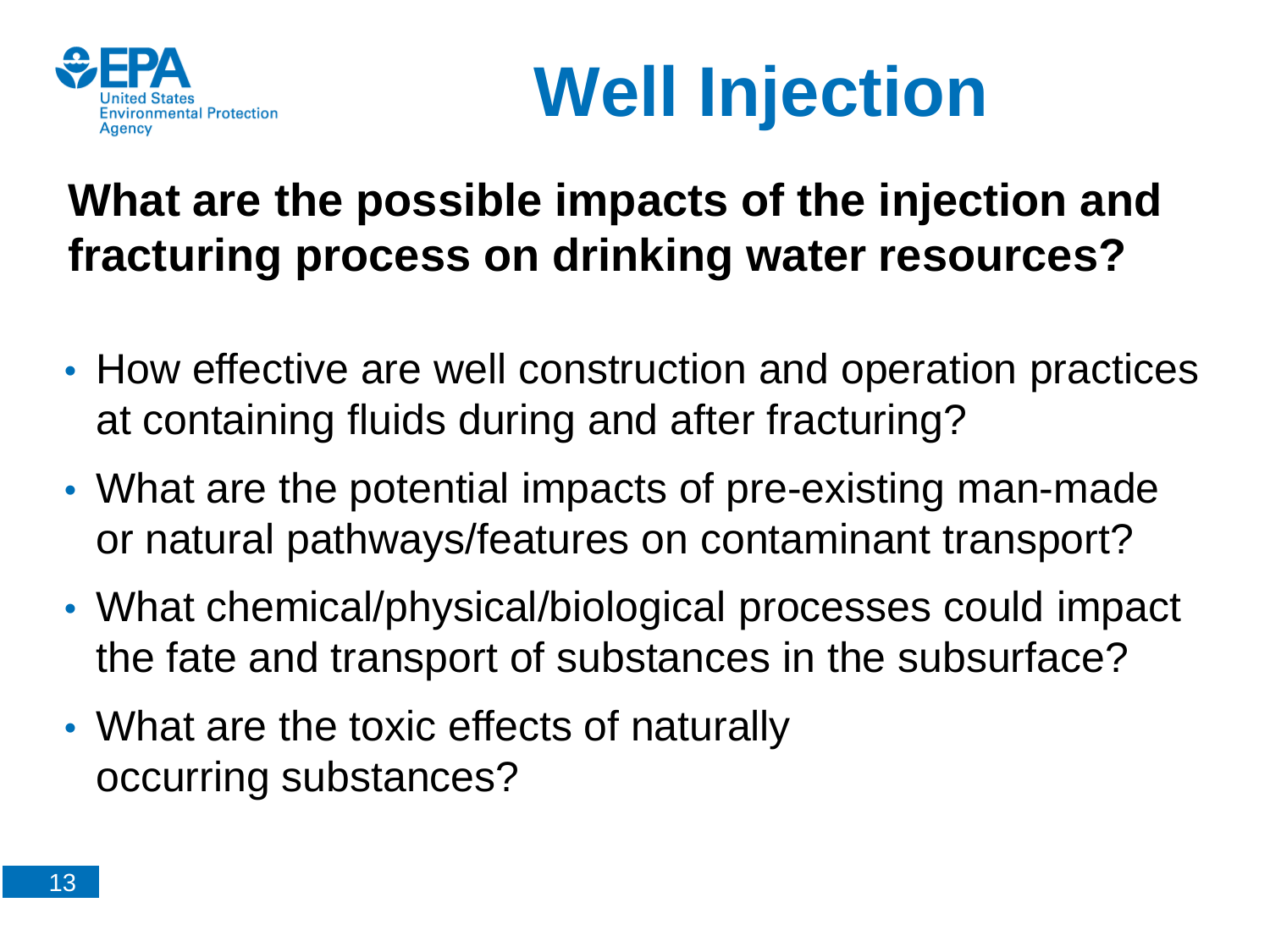

### **Flowback and Produced Water**

#### **What are the possible impacts of releases of flowback and produced water on drinking water resources?**

- What is the composition, quantity, and variability of flowback and produced water and what are the toxic effects of these constituents?
- What factors may influence the likelihood of contamination of drinking water resources?
- How effective are mitigation approaches in reducing impacts to drinking water resources?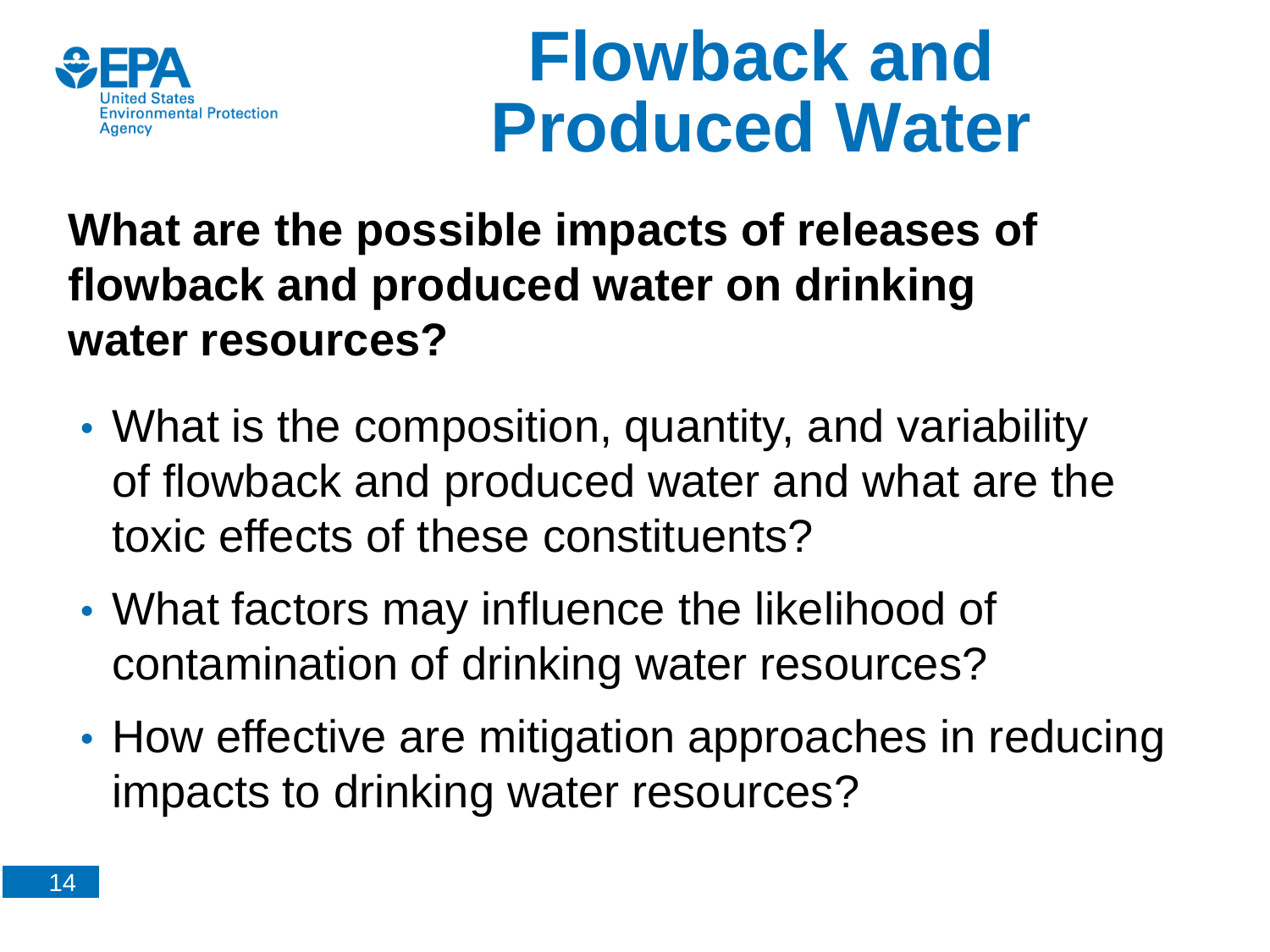

### **Wastewater Treatment and Waste Disposal**

#### **What are the possible impacts of inadequate treatment of hydraulic fracturing wastewaters on drinking water resources?**

• How effective are treatment and disposal methods?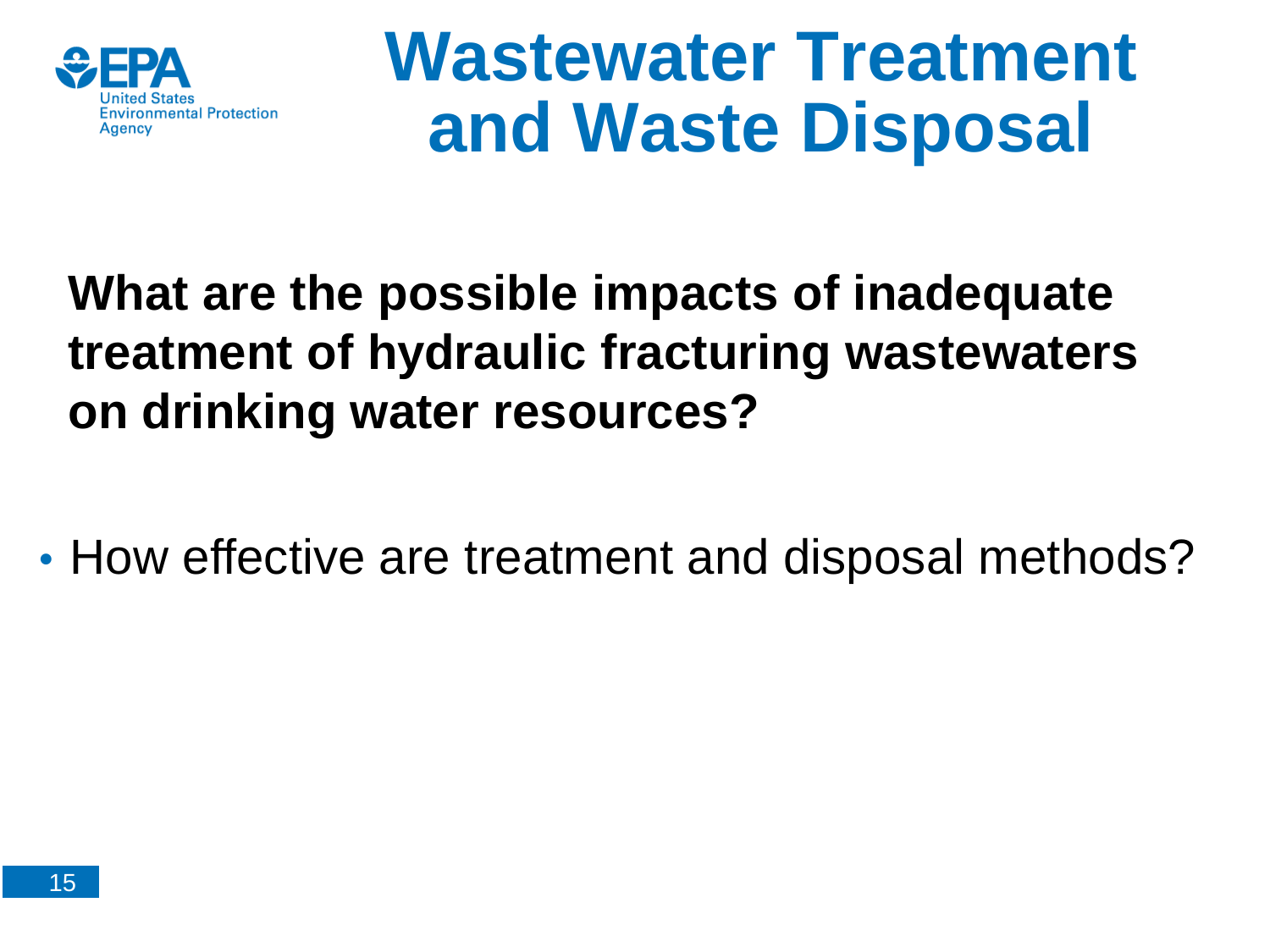

### **Retrospective Case Study Finalists**

| <b>Formation</b>            | Location                                                       |
|-----------------------------|----------------------------------------------------------------|
| <b>Bakken Shale</b>         | Killdeer and Dunn County, ND                                   |
| <b>Barnett Shale</b>        | Wise and Denton Counties, TX                                   |
| <b>Marcellus Shale</b>      | <b>Bradford and Susquehanna</b><br><b>Counties, PA</b>         |
| <b>Marcellus Shale</b>      | Wetzel County, WV, Green and<br><b>Washington Counties, PA</b> |
| <b>Raton Basin</b><br>(CBM) | Las Animas County, CO                                          |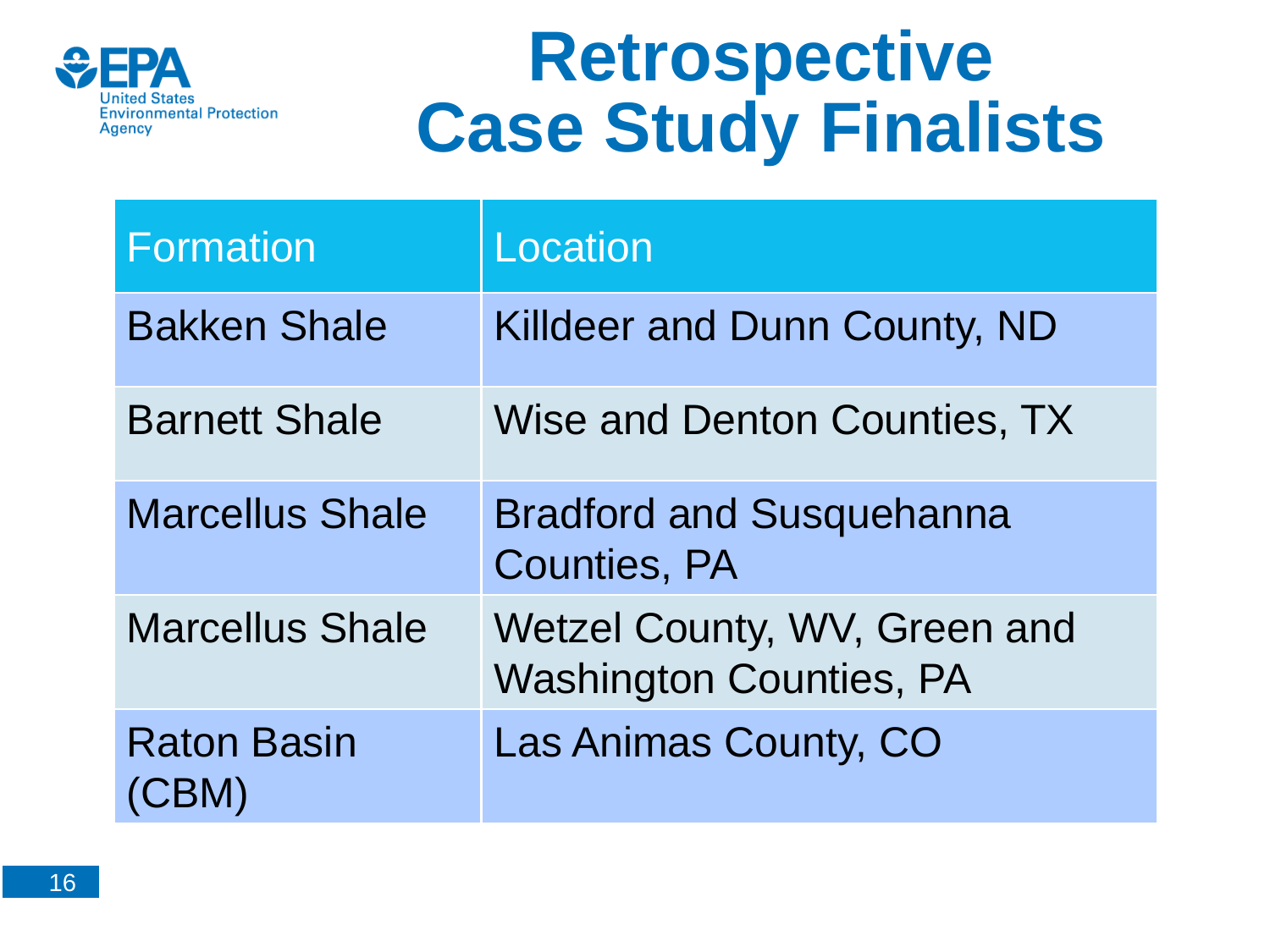

### **Prospective Case Study Finalists**

| <b>Shale Play</b>      | Location                               |
|------------------------|----------------------------------------|
| <b>Bakken Shale</b>    | <b>Berthold Indian Reservation, ND</b> |
| <b>Barnett Shale</b>   | Flower Mound / Bartonville, TX         |
| <b>Marcellus Shale</b> | Green County, PA, or TBD               |
| Niobrara Shale         | Laramie County, WY                     |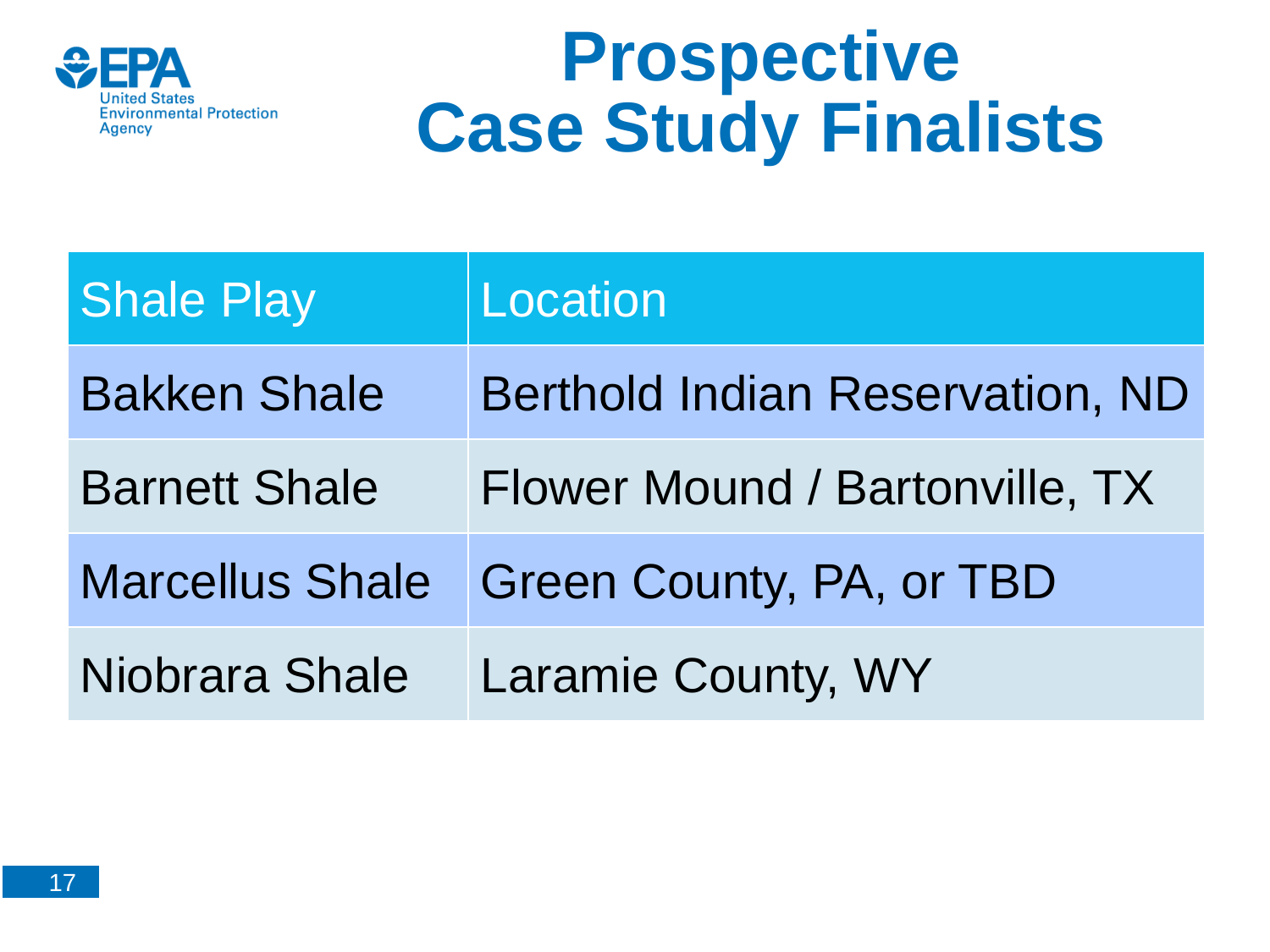

# **Collaboration with Others**

EPA will work with other federal agencies, states, and other organizations, such as:

- Department of Energy
- US Geological Survey

Examples of activities:

- Cooperate on research
- Evaluate data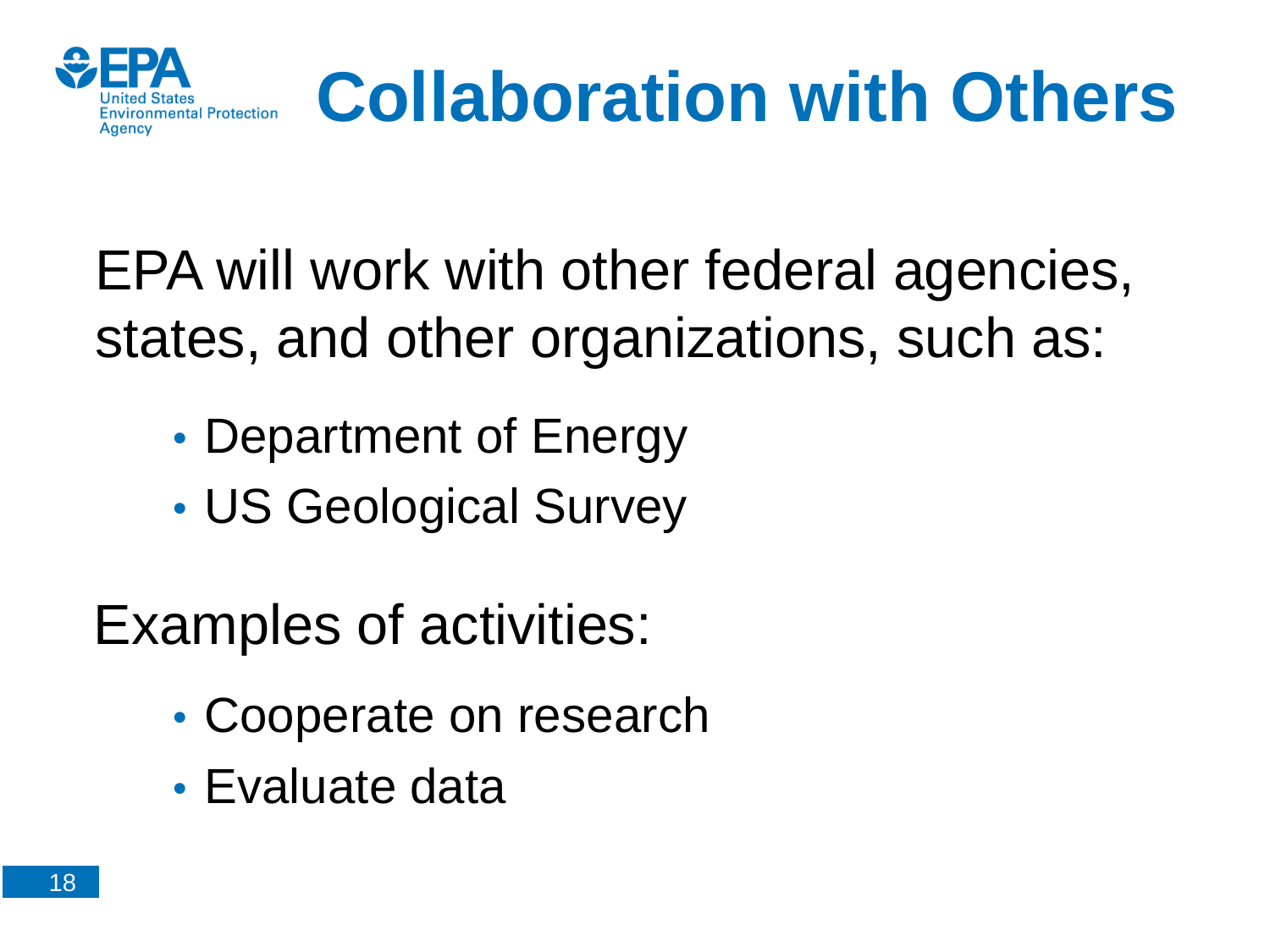



### EPA plans to synthesize the results of the research to assess:

- Whether hydraulic fracturing may impact drinking water resources, and if so, to what extent and under what conditions
- What are the driving factors for any potential impacts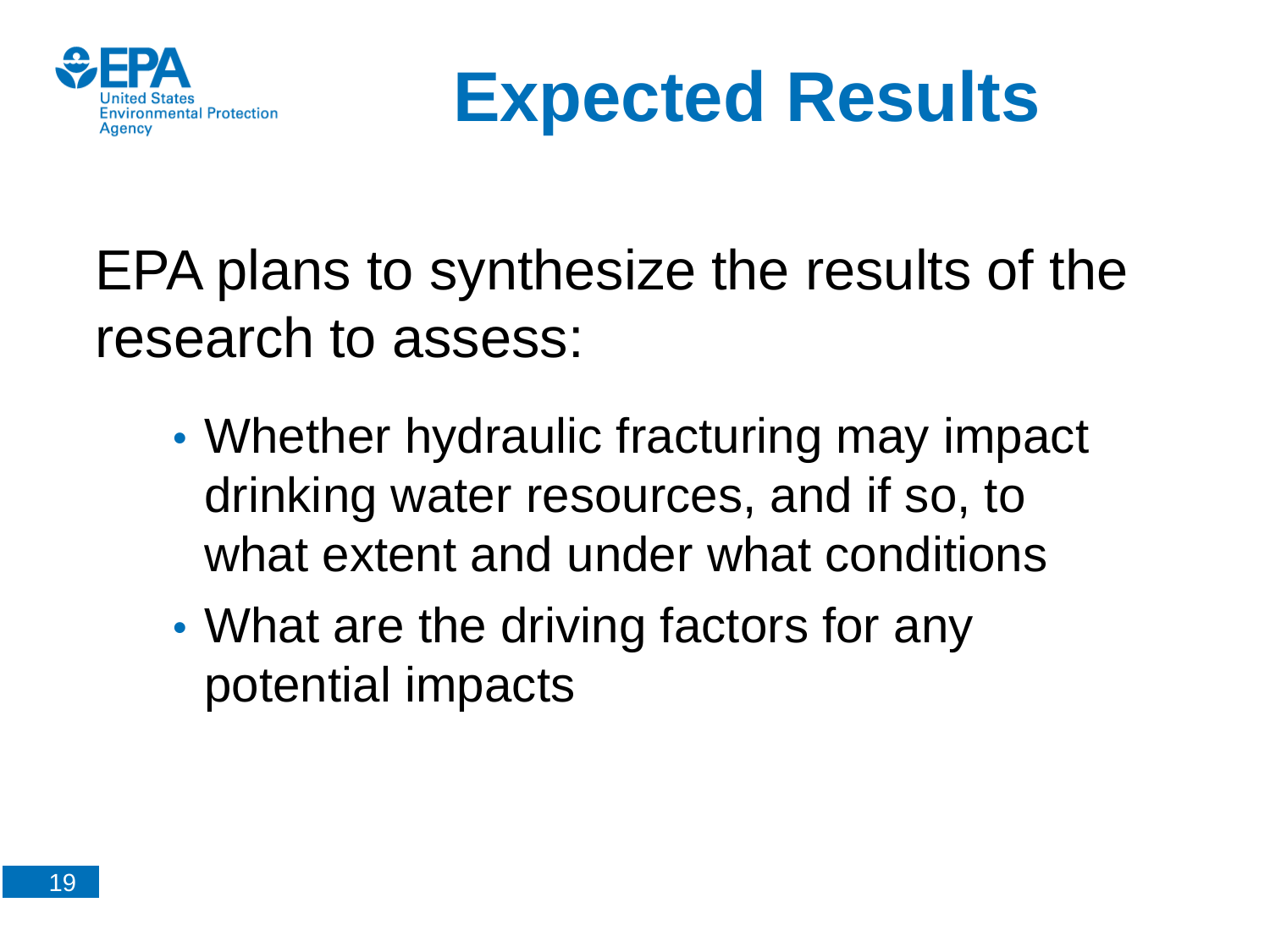

# **2012 Interim Report**

- Analyze and map existing water quality and quantity data
- Compile a list of chemicals found in HF fluids, flowback and produced water
- Identify known toxicity of HF chemicals, other constituents associated with HF, and naturally occurring substances in wastewater
- Identify possible chemical indicators and analytical methods
- Review scientific literature on surface chemical spills
- Test well failure and existing subsurface pathway scenarios
- Assess existing data on treatment and/or disposal of HF wastewaters
- Identify HF chemical constituents that create disinfection byproducts
- Evaluate potential impacts of high chloride concentrations on drinking water utilities
- Results from retrospective case studies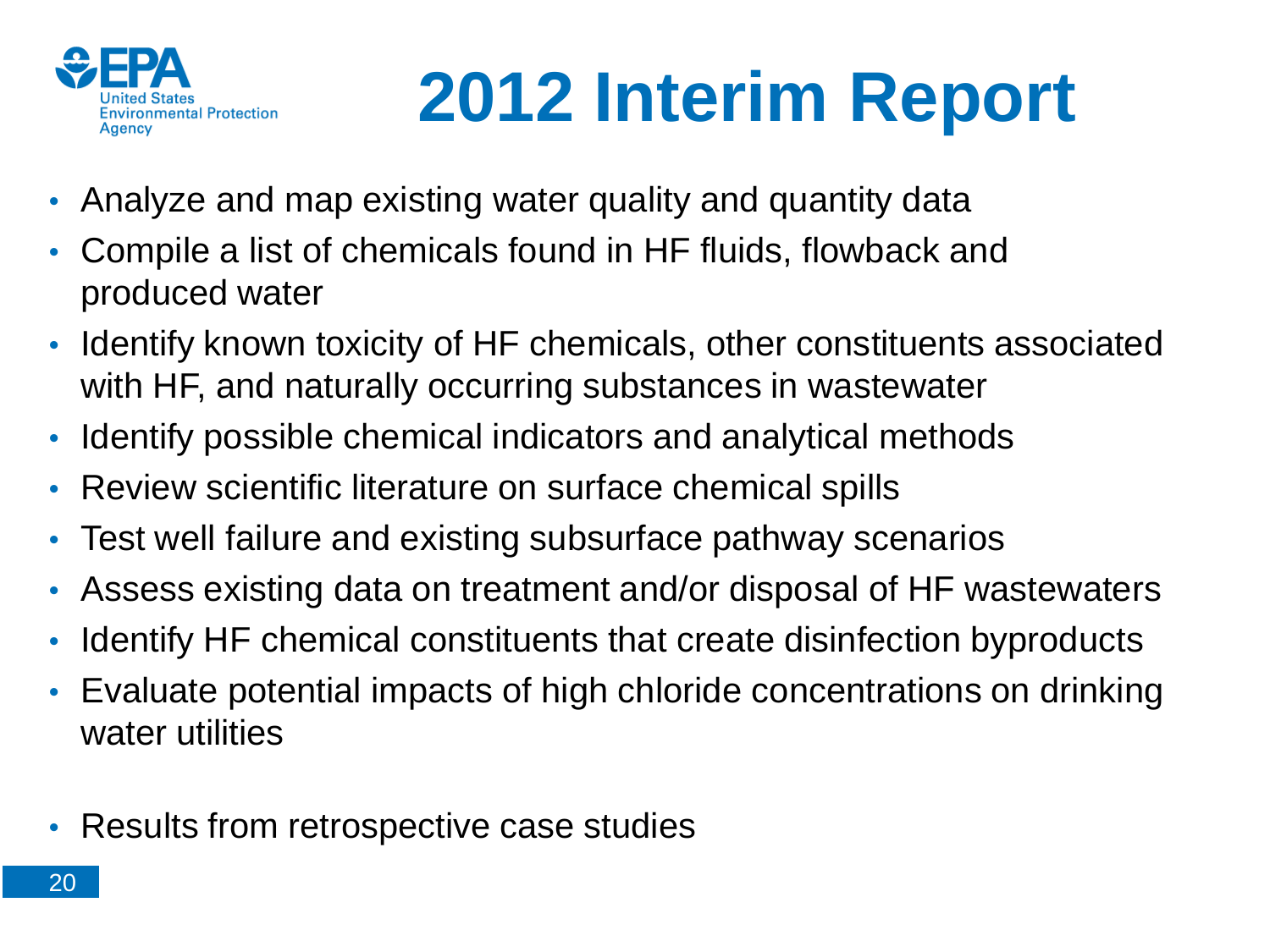



- Assess impacts of cumulative water withdrawals
- Analyze well files
- Study reactions between HF fluids and target formations
- Develop additional analytical methods
- Predict the toxicity of unknown chemicals
- Develop provisional peer reviewed toxicity values (PPRTVs) for chemicals of concern
- Results from prospective case studies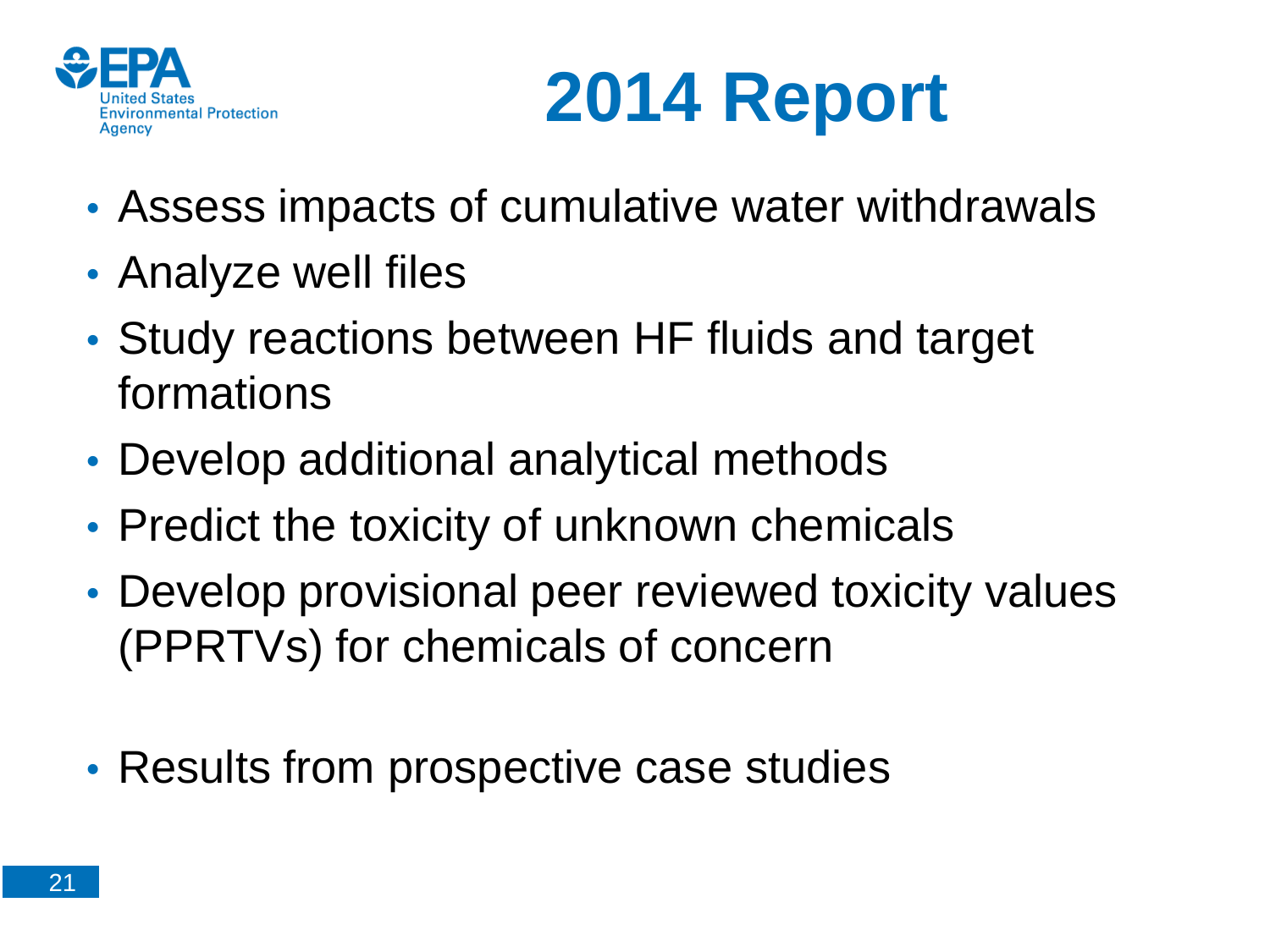



- Complete Science Advisory Board review
- Research
- Publish an interim report of results in 2012
- Provide additional results in a 2014 report